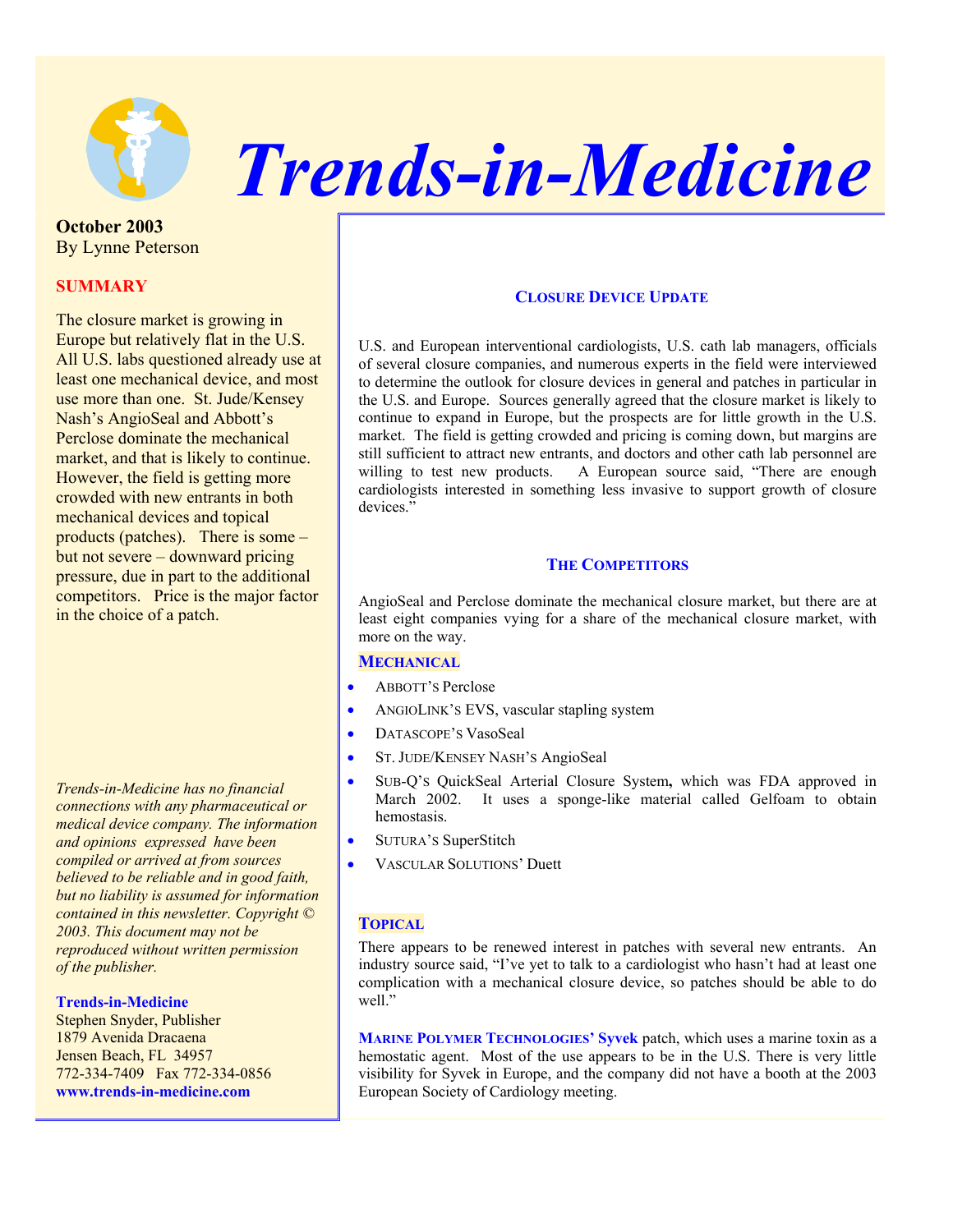# **MEDTRONIC/SCION CARDIO-VASCULAR'S Clo-Sur PAD.**

This closure patch doesn't use any gel, enzyme or powder. Instead, it relies on the ionic charge of the polymer in the patch to speed coagulation. Medtronic is the U.S. and European distributor, but it does not appear to be putting much marketing effort behind Clo-Sur PAD. Medtronic did not even have either signage or product displays of Clo-Sur PAD at the European Society of Cardiology meeting in Vienna in September 2003. A Medtronic official said the booth was small, and they had to pick their most important products – and interventional cardiology was not a focus at ESC. However, Medtronic also reportedly did not show Clo-Sur PAD at the premier interventional cardiology meeting in Europe, the EuroPCR meeting in Paris in May 2003. There also was an unconfirmed report that Medtronic has stopped selling Clo-Sur PAD in Germany, though Medtronic reportedly is still supplying existing customers there. Rather, it seems Medtronic European sales reps currently are focusing on the launch of the company's new Driver stent.

**ABBOTT'S Chito-Seal**. This uses essentially the same agent (a chitosan gel) as Syvek to achieve hemostasis. Chito-Seal has slightly more visibility in Europe than Syvek, but Abbott also did not have a booth at the 2003 European Society of Cardiology meeting. Sources said Abbott is carefully marketing Chito-Seal to avoid taking business away from the company's mechanical device, Perclose.

**MEDAFOR'S M-Patch.** This new – and very neat – patch gained FDA 510K approval in April 2003 as a wound closure device for vascular access. It is like a circular band-aid, but after it is applied to the skin, a clear strip is pulled out from under it that allows a white powder of extremely tiny, very porous microspheres to reach the wound site under the patch. The powder, which is held in place by the patch (it is in the center only), soaks up water from the blood creating hemostasis.

Medafor, a privately held company started in 1999, was the only patch company to have a booth at the 2003 European Society of Cardiology meeting. However, the booth number was incorrectly listed in the program and the location was very poor (far corner), making it difficult to find. However, doctors who saw the product there described it as interesting. Reportedly, a German clinic that uses lot of Clo-Sur PAD, and is happy with it, has agreed to test M-Patch – because it is cheaper. An M-Patch is priced at about 50 euros, and a Medafor official said Medtronic charges 67 euros for Clo-Sur PAD in Germany.

The manager of a U.S. cath lab that tried M-Patch described the results as "okay but not dramatic."Since then, that lab has not purchased any M-Patches, though it does continue to use some Chito-Seal patches.

Medafor has a CE Mark to sell the powder alone in a vial for surgical applications as Arista. The company also has an IDE for Arista in the U.S. and is beginning a 300-patient, randomized trial of Arista vs. gelfoam (50 cardiac patients, 50 general surgery patients, and 50 orthopedic patients), with hopes of getting FDA approval.

The problem for Medafor is lack of a sales staff. The company only has two people in Europe, and three or four regional managers in the U.S. In the U.S., it is depending on 15 independent distributors to sell the product, though Medafor says it requires those distributors to demonstrate the product with face-to-face visits to new and potential accounts. A Medafor official said, "If you just give someone the product to try without being there and showing him how to use it, it is a prescription for failure."

**JOHNSON & JOHNSON.** The Ethicon division is working on a patch, but it won't be sold by the cardiology division (Cordis). A senior J&J/Cordis official, asked if J&J/Cordis was looking at offering a closure device, said, "Closure patches are becoming a commodity. Ethicon is working on one, but I told Ethicon them to keep it and sell it to nurses, if they want. We don't want to handle them in Cordis."

**TZ MEDICAL'S Neptune Hemostatic Pad**, a calcium alginate wound dressing (patch). This product was 510K approved earlier this year. A company official said is more efficient for interventions than for diagnostics.

# **MANUAL PRESSURE**

- SEMLER TECHNOLOGY'S C-Clamp.
- RADI MEDICAL SYSTEMS' FemoStop.

# **THE CATH LAB PERSPECTIVE**

### **EUROPE**

In Europe, sources generally agreed that about 10%-20% of interventional procedures are being done with a closure device today, and the market is expected to expand. AngioSeal definitely is the market leader, and it is unlikely that any mechanical or external (patch) device will unseat it from that position in the next couple of years. AngioSeal sales are expected to continue to expand. On the other hand, expected to continue to expand. Datascope sources said their European sales have flattened, and they did not predict much growth there for the next year.

European cardiologists questioned about closure devices offered these comments:

 $\triangleright$  A French doctor who runs a large lab said, "We use Perclose and AngioSeal. We tried 10 Clo-Sur PADs, and they didn't work, so we don't use them now."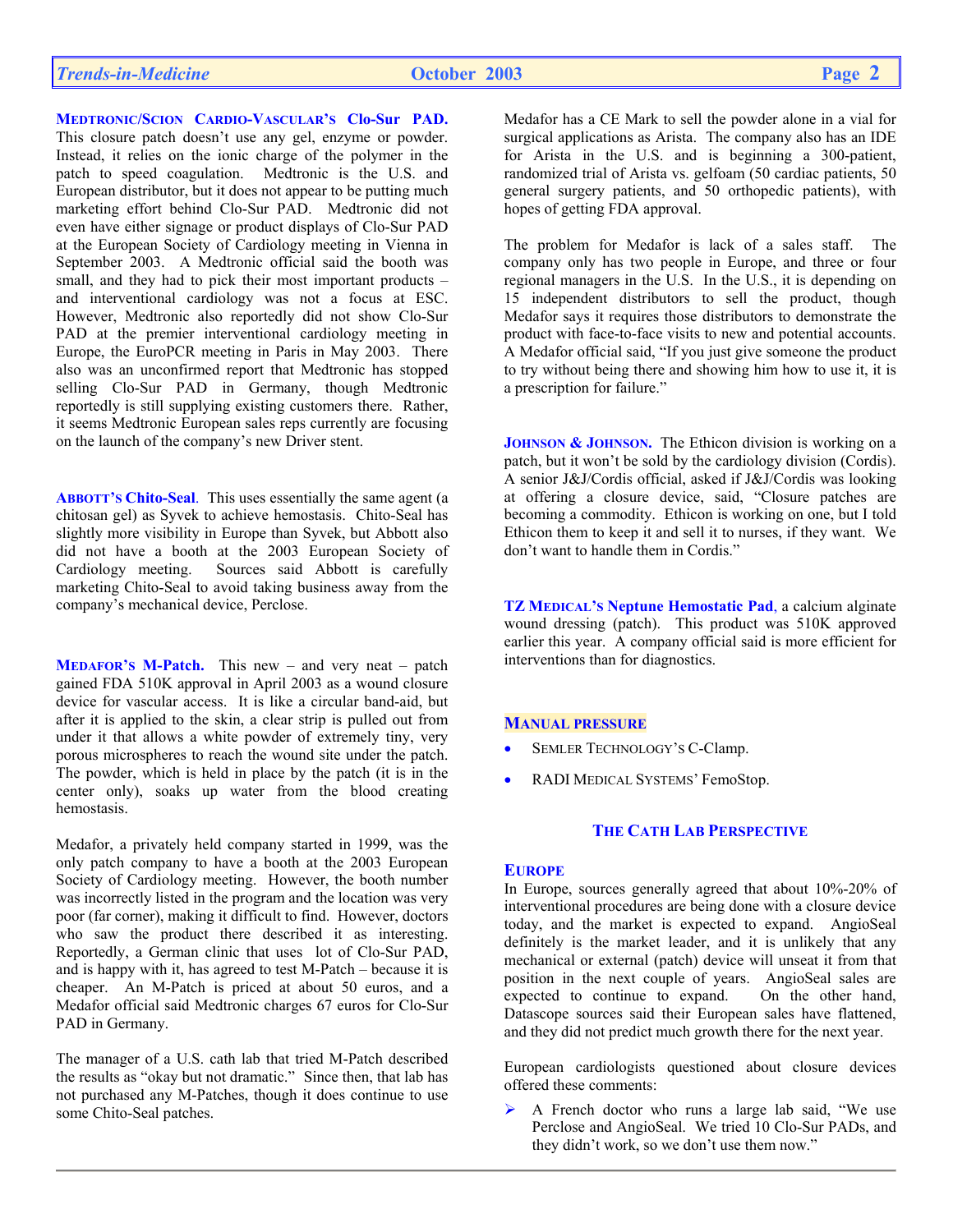# *Trends-in-Medicine* **October 2003 Page 3**

- ¾ A Belgian doctor said his lab is not currently using any closure devices, "We tried AngioSeal, VasoSeal and 10 Perclose patients, plus we recently tried a couple of Syvek patches…But closure devices are not reimbursed, and we can't charge the patient. In our lab, nurses pull sheaths, and we don't believe we would save enough time with closure devices to allow even one additional patient, so there would be no benefit."
- ¾ A Polish doctor said his lab is not using closure devices but has tried Perclose, "The advantage was small for the cost."
- ¾ A German cardiologist said 70% of the interventional patients in his cath lab get AngioSeal, but none of the diagnostic patients because they use 4F for that, which eliminates the need for a closure device. He plans to test a patch soon, but declined to say which one.
- ¾ A very large Dutch lab uses AngioSeal for about 50% of its patients and does not plan to increase the percentage of patients getting a closure device. A doctor there said, "We tried Perclose, but we haven't tried patches."
- ¾ A U.K. cardiologist said, "We use closure devices on PTCA cases mainly and some diagnostic cases with aortic regurgitation who are likely to bleed…AngioSeal is the simplest and best in my opinion."

#### **UNITED STATES**

Fifteen cardiac cath lab managers and directors were questioned about closure device use. AngioSeal and Perclose are the mechanical closure devices most used in the these labs. AngioSeal's popularity is due to its ease of use and speed of deployment. Closure devices are used in about a third of all diagnostic procedures and nearly half of all interventions, but their use appears to have peaked and is not expected to increase. There is little interest in patches.

On average, these labs use mechanical devices for 37% of all diagnostic procedures and for 48% of all interventions. A New Jersey tech said, "We use them for all the patients we possibly can." A California cath lab tech said, "We're using them for both diagnostic and interventions." An Ohio cath lab manager said, "Mechanical closure products are used on 70% of total patients, with intervention patients being slightly higher. Many of our patients have been referred from the outside and have an extensive cath lab history. These patients are well-informed and often ask whether or not they will 'get a plug' at the end of the procedure." A Florida cath lab director said, "We use Perclose on out-patients who can go home today and Syvek on potential bleeders. This probably won't change." An Ohio cardiologist said, "We use the devices on anything with a larger than 6F sheath." A Pennsylvania doctor said, "We use the devices on patients with 'normal' angiographic studies and on patients with PCI to reduce the time of immobilization."

In most cases, the decision to use a closure device is up to individual physicians. A Kansas cath lab manager said, "It's physician-dependent. Some doctors don't use closure devices at all on their PCIs. It's roughly 80% of diagnostic procedures and about 30-35% of interventions." An Ohio cath lab manager said, "We may use closure devices on any patient undergoing a cardiac or endovascular procedure. The device selection is predominantly physician preference."

Sources agreed that labs rarely, if ever, use closure devices for all their patients – whether interventional or diagnostic. Among the criteria for choosing patients in which to use them are:

- **Procedure**. Some labs use them mostly for interventional procedures, not diagnostics. However, AngioSeal officials said most of their growth in the U.S. has been in diagnostic facilities.
- **Anticoagulation**. Patients on ReoPro (Lilly, abciximab) and other anticoagulants are more likely to get a closure device.
- **Obese patients.** Manual compression is much harder with these patients. A source said, "patients with a high BMI have a higher bleeding risk."
- **Patient intolerance of lying flat.** Some patients have spinal problems that make it too uncomfortable to lie on their back for extended periods, and sources said they will use closure devices for them.
- **Size of introducer.** When a 4F introducer is used, there is no need for a closure device. With a large puncture (6f-7F), a closure device has more utility.
- **Urination.** Patients with problems urinating (frequency).

Sources are familiar with a wide variety of devices, and most have tried several different devices before settling on their current product(s). A California cardiac cath lab tech said, "We've probably tried everything that's come on the market, and how well they do depends a lot on the patient's anatomy and the type of procedure." A Pennsylvania cardiologist said, "They are all very effective in achieving hemostasis with improved patient comfort as compared to manual hemostasis." An Ohio lab manager said, "We've tried all of these products – AngioSeal, VasoSeal, Perclose, Duett, Syvek, and Chito-Seal, with the exception of Sutura and the Clo-Sur PAD, in the past, plus a number of others. Each product has its own pros and cons, and their success or failure can be measured predominantly by operator experience and proper technique." A Maryland cardiologist said, "I've tried most. My impression is that the suture-based devices are the only ones worth using."

All these labs use at least one mechanical (invasive) device, and most use more than one. A New Jersey cath lab tech said, "We mostly use AngioSeal with some Perclose." A Kansas cath lab manager said, "We've used AngioSeal, Perclose and Duett. The first two are more reliable for interventions." A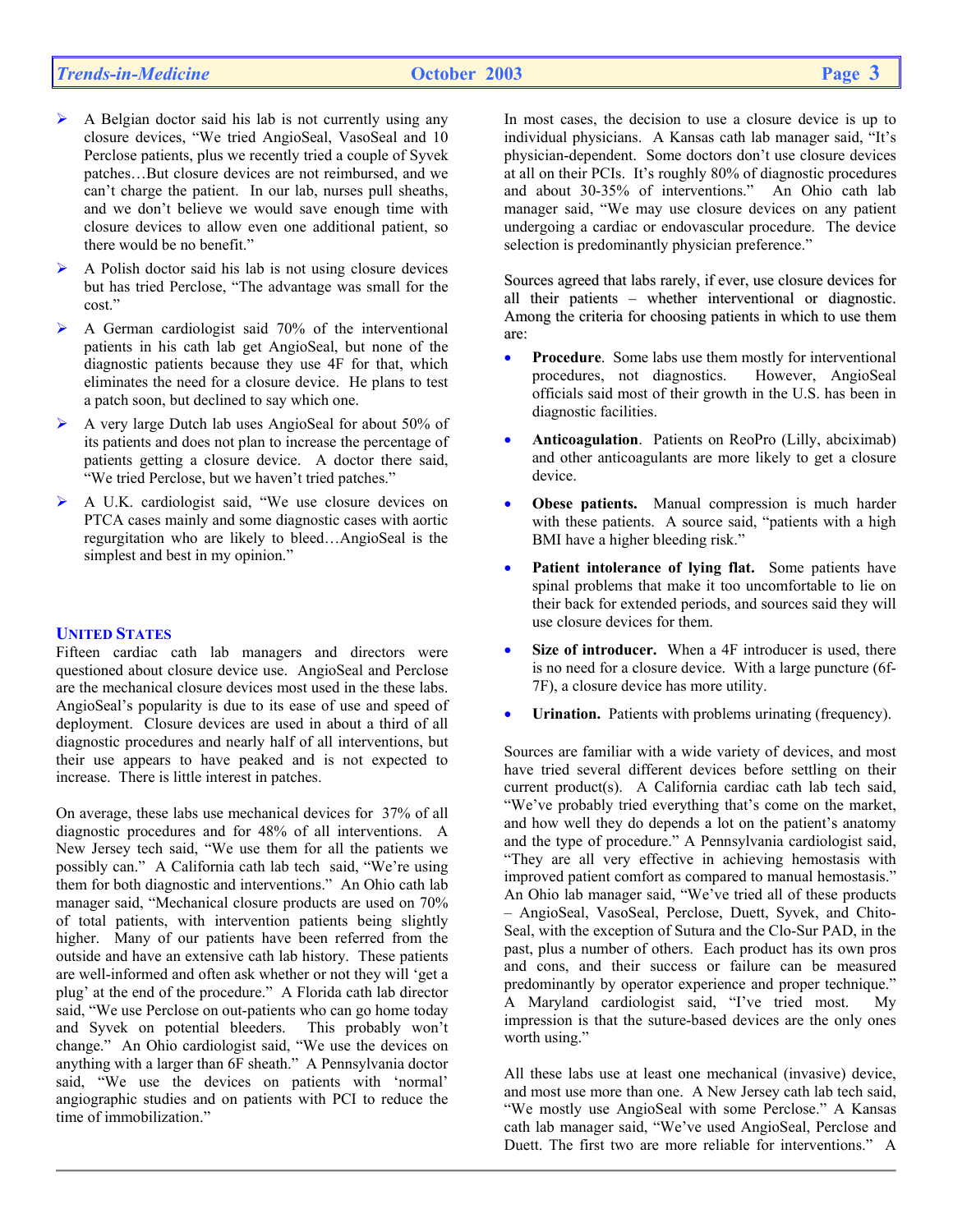cardiologist said, "Each of the invasive closure devices has a slightly higher risk of infection than more traditional compression methods." A Virginia cath lab manager had another perspective: "The differences are mostly in ease of use. Perclose is more technically demanding. AngioSeal is easy for the staff to learn to use. VasoSeal was the first one we tried, so they had a harder time with that product. What's best depends on the application. We get generally good results with AngioSeal, which is used for both diagnostic and interventional procedures -- pretty much any time we do something involving the femoral artery or vein. We haven't had many adverse events ourselves, but we've heard about bleeding and hematomas at other places. Early in our experience with Perclose there were rare instances of embolization of collagen, but this hasn't happened lately."

Sources generally consider AngioSeal the best mechanical device. A Kansas cath lab manager said, "AngioSeal is the best. It's easier to deploy and is more comfortable to deploy in the patient." A New Jersey cath lab technologist said, "AngioSeal is the best because it's quick and easy."

Two sources favor Perclose. A Pennsylvania doctor said, "When successfully deployed, Perclose is the best device." Another lab manager said, "For mechanical closure, if I were the patient, I would prefer to have a Perclose device over the other products. I would also prefer that my doctor use the 'pre-close' technique, where the device is deployed at the beginning of the case with sheath insertion. By using this method, there wouldn't be a worry about potential device failure post-procedure. Currently, the Perclose family of products is the only group of hemostasis devices that can take advantage of this technique."

A cardiologist offered these comments on specific devices:

- "The AngioSeal product has an intravascular absorbable anchor; the Perclose and Sutura products percutaneously suture the arterial site closed from the inside out. By design, these products may provide a more secure closure. However, there is a very small risk of the AngioSeal anchor to dislodge and embolize. The Perclose and Sutura products use non-absorbable sutures. The VasoSeal (collagen), Duett (collagen/thrombin) and QuickSeal (gelfoam) are completely extravascular. The vascular seal may be less secure than those of AngioSeal or Perclose.
- Anecdotally, I have seen more hematomas, albeit with limited experience, with the VasoSeal and QuickSeal products. This may be related to experience and technique. The Duett device effectively closes the puncture tract completely, and there is absolutely no oozing at the site. If the Duett collagen/thrombin procoagulant enters the intravascular space, however, there is instantaneous thrombosis that could be potentially life threatening."

Three sources said they preferred manual compression (with or without a patch) to any mechanical device. A California

lab manager said, "Our director prefers manual pressure." An Ohio manager said, "My personal preference is manual compression with the Syvek NT or pneumatic compression with the FemoStop. Both products are non-invasive and additionally the FemoStop will effectively control a hematoma if one is present." A Nebraska cath lab supervisor said, "We mostly do half radials here, and we prefer manual compression. No closure devices are in use or are planned for use."

Four sources had no preference among the devices. An Ohio manager said, "There's no real difference between them. They all work pretty much the same."

Only three labs currently use topical patches (one Syvek, one Chito-Seal, and one both Chito-Seal and Syvek). An Ohio cath lab manager said, "For mechanical closure we predominantly use Perclose and AngioSeal, and we also stock the Duett and QuickSeal products. For topical hemostasis accelerators, we currently use the Abbott Chito-Seal or Marine Polymer's Syvek patch, but we have evaluated the Neptune PAD. We also inventory the more traditional manual assist devices, including the Semler Technology C-Clamp and the FemoStop pneumatic compression device from RADI Medical."

Sources all agreed that the patches are safe. The question is whether they work, or whether they work enough to justify even a \$50 cost. Among the patches, sources generally perceived little differentiation. One source who is familiar with the various patches available said, "I favor one particular product, the Syvek NT, for overall effectiveness. This is based on personal preference, not a side-by-side comparison. The Syvek NT has a good tactile feel compared to the original Syvek and Abbott Chito-Seal, and, in my opinion, is the quickest topical product to achieve hemostasis."

Few sources were familiar with the Clo-Sur PAD. One cath lab manager said, "I don't have a lot of experience with the Clo-Sur PAD, but I haven't been impressed with what I've seen. I've also been following their issues with the FDA and the warnings they (Scion Cardio-Vascular) received related to product claims. They received a warning letter from the FDA dated July 11, 2003, stating the product is being marketed inappropriately for unapproved indications and for unadulterated use. The warning letter states that the Clo-Sur PAD was classified by the Centers for Devices and Radiological Health (CDRH) as a Hydrophilic Wound Dressing."

Price is the major factor when it comes to choosing among patches, sources said. A Florida cath lab manager said, "It's price for me." A cardiologist said, "Efficacy and price mainly dictate my choice." A Kansas cath lab technologist said, "If we did use them, it would be based on price and sales support." A Midwest cath lab manager said, "We allow the users – our cath lab nurses and techs — to evaluate the product, and we ask for their input as to overall effectiveness.